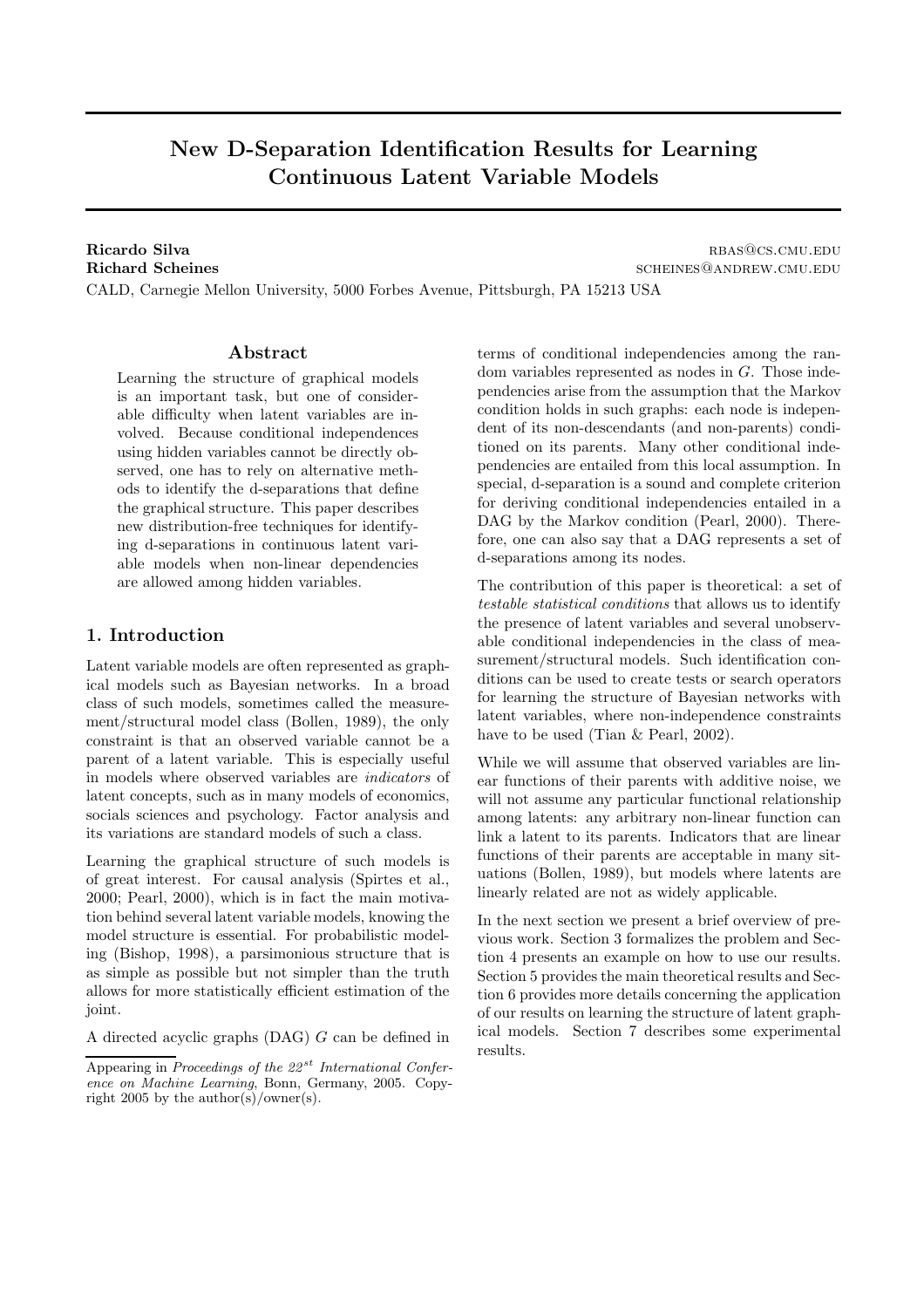### 2. Related work

Many latent variable models assume latents are marginally independent as in, e.g., the mixture of factor analyzers of Ghahramani and Hinton (1996). For causal modeling this often makes no sense: see all examples given by Bollen (1989), for instance. For probabilistic modeling, this is also an inefficient representation: allowing latents to be dependent will eliminate many edges connecting observed variables and latents. This can be observed by applying "rotation methods" on factor analysis models with Gaussian variables (Bartholomew & Knott, 1999).

Nachman et al. (2004) describe computationally efficient heuristics to create continuous networks with hidden variables for a variety of practical uses, but with no theoretical guarantess about how close the resulting structures might be compared to the unknown true structure that generated the data. Our contributions are on the theoretical aspects and extend the work of Silva et al. (2003), one of the first principled approaches to introduce hidden variables in continuous networks with linear and non-linear relations. However, some extra structural assumptions were adopted in that work. Our paper builds on this approach by removing such assumptions. More related work is discussed in the given references.

# 3. Approach

We assume that the latent variable model to be discovered has a graphical structure and parameterization that obey the following constraints besides the Markov condition (Pearl, 2000; Spirtes et al., 2000):

- A1. no observed variable is a parent of a latent variable;
- A2. any observed variable is a linear function of its parents with additive noise of finite positive variance;
- A3. all latent variables have finite positive variance, and the correlation of any two latents lies strictly in the open interval  $(-1, 1)$ ;
- A4. there are no cycles that include an observed variable;

This means that observed variables can have observed parents, and that latents can be (noisy) non-linear functions of their parents, and that cycles are allowed among latents. These are more relaxed assumptions than those adopted in, e.g., factor analysis (Bartholomew & Knott, 1999), a standard tool in latent variable modeling.

In classic results concerning algorithms for learning the structure of directed acyclic graphs without hidden variables (Chickering, 2002; Pearl, 2000; Spirtes et al., 2000), an essential assumption is the faithfulness assumption: a conditional independence holds in the joint distribution if and only if it is entailed in the respective graphical model by d-separation. The movitation is that observed conditional independences should be the result of the graphical structure, not of an accidental choice of parameters defining the probability of a node given its parents.

Instead of assuming faithfulness, our results will have a measure-theoretical motivation. All results presented here have the following characteristics:

- C1. they hold with probability 1 with respect to the Lebesgue measure over the set of linear coefficients and error variances that partially parameterize the density function of an observed variable given its parents;
- C2. they hold for any distribution of the latent variables (that obey the given assumptions);

One can show that the Lebesgue argument is no different from the faithfulness assumption for typical families of graphical models, such as multinomial and Gaussian (Spirtes et al.,  $2000)^1$ .

Our goal is not to fully identify a graphical structure. The assumptions are too weak to reallistically accomplish this goal. Instead we will focus on a more restricted task:

• GOAL: to identify d-separations between a pair of observed variables, or a pair of one observed and one latent variable, conditioned on sets of latent variables. These d-separations should be useful for existing algorithms that learn latent models.

We do not aim at identifying d-separations between latents: this is a topic for future research, where specific

<sup>&</sup>lt;sup>1</sup>That is, in general no result concerning learning graphical models can be theoretically sound for all possible models. For some choice of parameter values (that generate constraints that are not a result of the graphical structure of the true model), several crucial results (Pearl, 2000; Spirtes et al., 2000) fail, and so do our results. Those parameter values, however, form a set of Lebesgue measure zero, which can be interpreted as having zero probability according to an uniform prior. The faithfulness condition is a way of excluding such parameter values by assumption.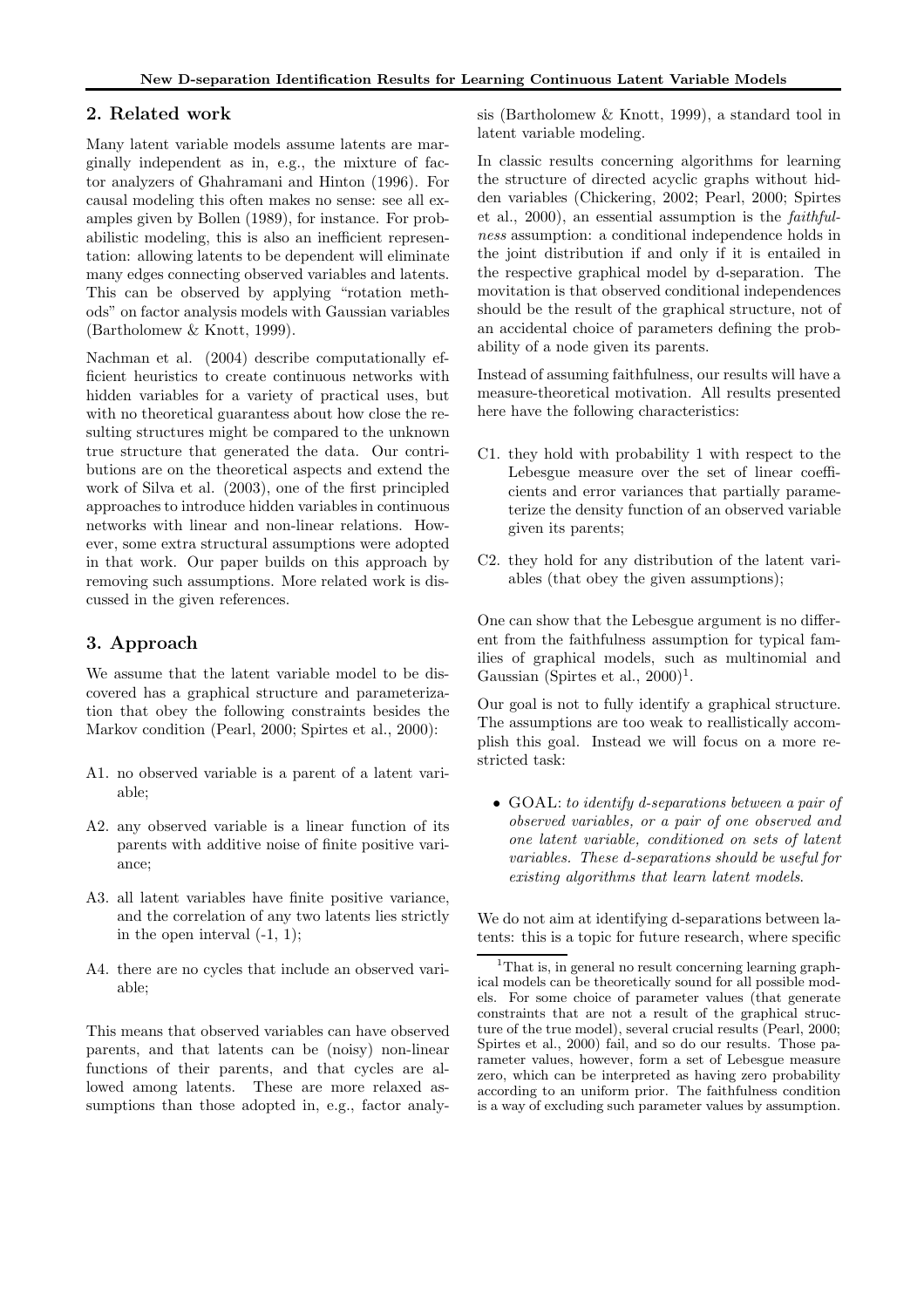assumptions concerning latent structure have to be adopted according to the problem at hand. This was accomplished for the linear case (Silva et al., 2005).

The strategy to accomplish our goal is to use *con*straints in the observed covariance matrix that will allow us to identify the following features of the unknown latent variable model:

- F1. which hidden variables exist;
- F2. that observed variable  $X$  cannot be an ancestor of observed variable  $Y$ :
- F3. that observed variable  $X$  cannot have a common parent with observed variable  $Y$ ;

In the next section we describe a way of putting together these pieces of information to learn a partial latent variable model structure, assuming features F1, F2 and F3 can be identified. Section 5 will describe testable methods that can in many cases identify the above features.

# 4. Application: learning latent model structure

Features F1, F2 and F3 compose all the information used in an algorithm described by Silva et al. (2003) that discovers latent variable structures. However, that algorithm was designed under a particular strong assumption: there is a subgraph  $G'$  of the true graph G where each latent has at least three unique indicators (that is, observed children that are not children of any other latent), and any two observed nodes in  $G'$ are d-separated given the latents.

We call this assumption the "3-clustering" assumption, because G′ defines a clustering over its observed variables: each cluster is a set of observed nodes that share an unique common parent, and each cluster has at least three members.

The work of Silva et al. (2003) is one of the few theoretically sound approaches for learning latent graphs without imposing unrealistic restrictions on how latents are connected to other latents. However, it relies on this strong and generally untestable assumption. Our paper build on this previous result by proving which other guarantees the approach of Silva et al. (2003) can give when the "3-clustering" assumption is dropped:

1. we will show that in general there is no fully automated way of identifying latents individually (feature F1) using covariance information only,

but some data-driven methods and generally weak prior knowledge can be combined to solve this issue;

- 2. we will show extra ways of identifying dseparations that were not discussed by Silva et al. (2003);
- 3. we will show the existence of empirically testable ways of discovering F3 features that are sound under fully linear models but not sound when nonlinear relations among latents are allowed;
- 4. we will show how to approximate marginal distributions by using sparse latent variable models if this marginal can be approximated well by a mixture of Gaussians;

Our focus on using only the covariance matrix is motivated by a practical issue: since learning latent variable graphs is a difficult statistical problem, using only covariance information is desirable, since estimating second moments is easier than estimating higher order moments of the observed joint. Knowing the limits of what can be done using only covariance information is both of theoretical and practical interest.

#### 5. Main results

Assume for now we know the true population covariance matrix. Without loss of generality, assume also that all variables have zero mean. Let  $G(\mathbf{O})$  be the graph of the latent variable model with observed variables O. The following lemma by Silva et al. (2003) illustrates a simple result that is intuitive but does not follow immediately from correlation analysis, since observed nodes can have non-linear dependencies:

**Lemma 1** If for  $\{A, B, C\} \subseteq \mathbf{O}$  we have  $\rho_{AB} = 0$ or  $\rho_{AB,C} = 0$ , then A and B cannot share a common latent parent in G.

where  $\rho_{XY,Z}$  is the partial correlation of X and Y given Z. In general, Z can be a set. For covariances, we will use the symbol  $\sigma_{XY}$ .

Although vanishing partial correlations (i.e., partial correlations constrained to be zero) can sometimes be useful, we are mostly motivated by problems where all observed variables have hidden common ancestors. Bartholomew and Knott (1999) describe several of such problems. In this case, vanishing partial correlations are useless. Instead, we will use rank constraints on the covariance matrix of the observed variables.

The following result, also by Silva et al. (2003), allows us to learn that observed variable X cannot be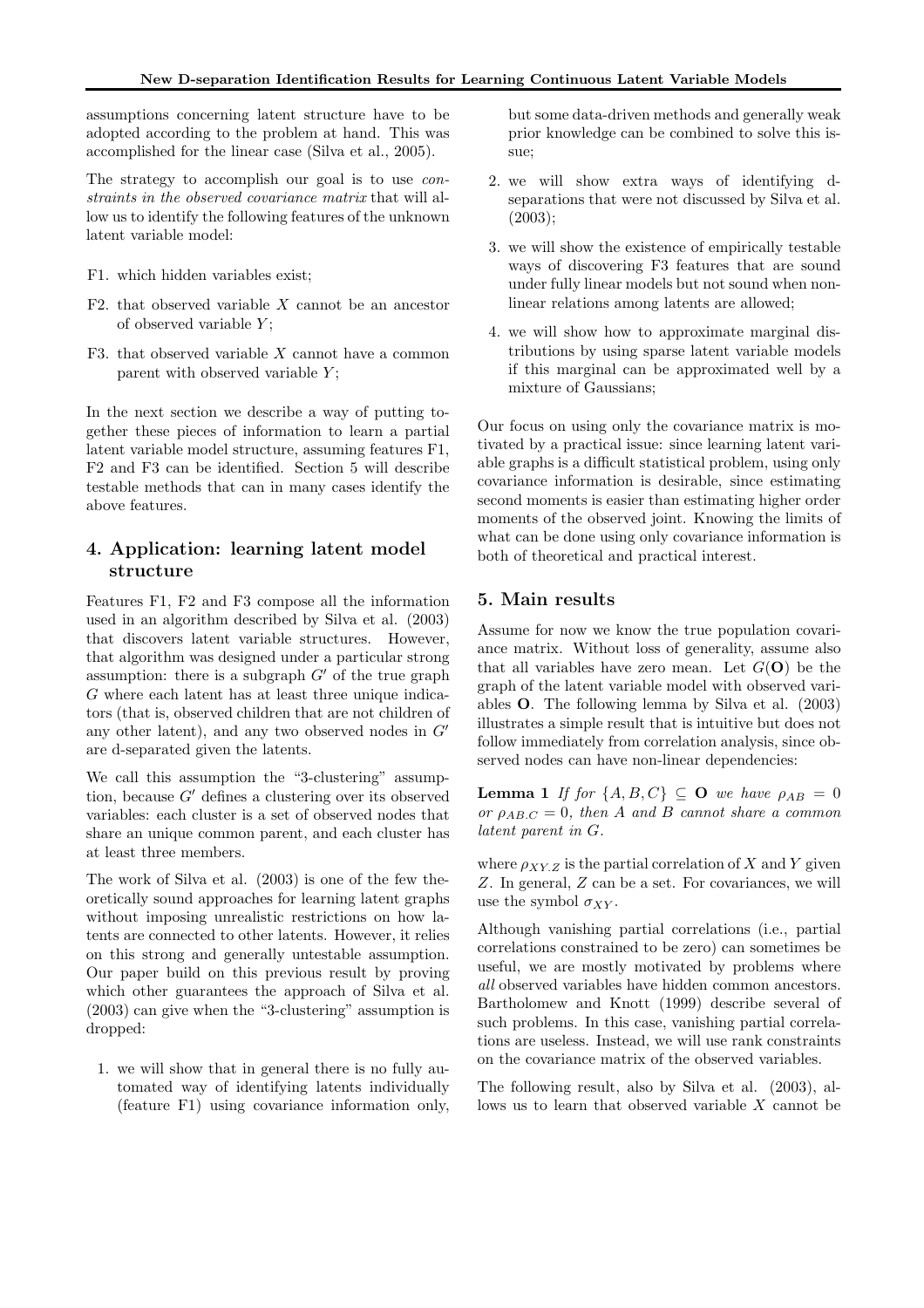an ancestor of observed variable  $Y$  in many situations:

**Lemma 2** For any set  $\mathbf{O}' = \{A, B, C, D\} \subseteq \mathbf{O}$ , if  $\sigma_{AB}\sigma_{CD} = \sigma_{AC}\sigma_{BD} = \sigma_{AD}\sigma_{BC}$  such that for all triplets  $\{X, Y, Z\}$ ,  $\{X, Y\} \subset \mathbf{O}'$ ,  $Z \in \mathbf{O}$ , we have  $\rho_{XY,Z} \neq 0$  and  $\rho_{XY} \neq 0$ , then no element in  $X \in \mathbf{O}'$ is an ancestor of any element in  $\mathbf{O}'\backslash X$  in G.

Notice that this result allows us to identify the nonexistence of several ancestral relations even when no conditional independences are observed and latents are non-linearly related. All of the next lemmas and theorems in this paper are new results not previously described by Silva et al. (2003). Detailed proofs are given in (Silva & Scheines, 2005).

A second way of learning how two observed variables can be d-separated conditioned on a latent is as follows: let  $G(\mathbf{O})$  be a latent variable graph and  ${A, B}$  be two elements of **O**. Let the predicate  $Factor_1(A, B, G)$  be true if and only there exists a set  $\{C, D\} \subseteq \mathbf{O}$  such that the conditions of Lemma 2 are satisfied for  $\mathbf{O}' = \{A, B, C, D\}$ , i.e.,  $\sigma_{AB}\sigma_{CD} =$  $\sigma_{AC} \sigma_{BD} = \sigma_{AD} \sigma_{BC}$  with the corresponding partial correlation constraints. The second approach for detecting lack of ancestral relations between two observed variables is given by the following lemma:

Lemma 3 For any set  $\mathbf{O}' = \{X_1, X_2, Y_1, Y_2\} \subseteq \mathbf{O},$ if  $Factor_1(X_1, X_2, G) = true, Factor_1(Y_1, Y_2, G) =$ true,  $\sigma_{X_1 Y_1} \sigma_{X_2 Y_2} = \sigma_{X_1 Y_2} \sigma_{X_2 Y_1}$ , and all elements of  $\{X_1, X_2, Y_1, Y_2\}$  are correlated, then no element in  ${X_1, X_2}$  is an ancestor of any element in  ${Y_1, Y_2}$  in G and vice-versa.

One can verify that Lemma 2 is a special case of our new lemma.

We define the predicate  $Factor_2(A, B, G)$  to be true if and only it is possible to learn that  $A$  is not an ancestor of  $B$  in the unknown graph  $G$  that contains these nodes by using Lemma 3.

We now describe two ways of detecting if two observed variables have no (hidden) common parent in  $G(\mathbf{O})$ . Let first  $\{X_1, X_2, X_3, Y_1, Y_2, Y_3\} \subseteq \mathbf{O}$ . We define two identification conditions:

CS1. If  $\sigma_{X_1Y_1}\sigma_{X_2X_3}$  =  $\sigma_{X_1X_2}\sigma_{X_3Y_1}$  =  $\sigma_{X_1X_3}\sigma_{X_2Y_1}, \sigma_{X_1Y_1}\sigma_{Y_2Y_3}$  $= \sigma_{X_1 Y_2} \sigma_{Y_1 Y_3}$  $\sigma_{X_1Y_3}\sigma_{Y_1Y_2}, \sigma_{X_1X_2}\sigma_{Y_1Y_2} \neq \sigma_{X_1Y_2}\sigma_{X_2Y_1}$  and for all triplets  $\{X, Y, Z\}, \{X, Y\} \subset \{X_1, X_2, X_3, Y_1,$  $Y_2, Y_3$ ,  $Z \in \mathbf{O}$ , we have  $\rho_{XY} \neq 0, \rho_{XY,Z} \neq 0$ , then  $X_1$  and  $Y_1$  do not have a common parent in G.

```
CS2. If Factor_1(X_1, X_2, G), Factor_1(Y_1, Y_2, G), X_1
```
is not an ancestor of  $X_3$ ,  $Y_1$  is not an ancestor of  $Y_3$ ,  $\sigma_{X_1 Y_1} \sigma_{X_2 Y_2} = \sigma_{X_1 Y_2} \sigma_{X_2 Y_1}$ ,  $\sigma_{X_2Y_1}\sigma_{Y_2Y_3} = \sigma_{X_2Y_3}\sigma_{Y_2Y_1}, \quad \sigma_{X_1X_2}\sigma_{X_3Y_2} =$  $\sigma_{X_1Y_2}\sigma_{X_3X_2}, \quad \sigma_{X_1X_2}\sigma_{Y_1Y_2} \neq \sigma_{X_1Y_2}\sigma_{X_2Y_1}$  and for all triplets  $\{X, Y, Z\}, \{X, Y\} \subset \{X_1, X_2,$  $X_3, Y_1, Y_2, Y_3$ ,  $Z \in \mathbf{O}$ , we have  $\rho_{XY} \neq 0$ ,  $\rho_{XY,Z} \neq 0$ 0, then  $X_1$  and  $Y_1$  do not have a common parent in G.

"CS" here stands for "constraint set," a set of constraints in the observable joint that are empirically verifiable. In the same way, call CS0 the separation rule of Lemma 1. The following lemmas state the correctness of CS1 and CS2:

Lemma 4 CS1 is sound.

Lemma 5 CS2 is sound.

It is clear that these identification conditions also hold in fully linear latent variable models, since they are just a special case of the non-linear models here described. One might conjecture that, as far as identifying ancestral relations among observed variables and hidden common parents goes, linear and non-linear latent variable models are identical (since any connection between a latent and an observed variable is always linear in our setup of non-linear models). However, this is not true.

Theorem 1 Consider the problem of learning if two observed variables do not share a hidden common parent in a latent variable graph. There are identification rules for learning this information that are sound in linear models, but not sound for non-linear latent variable models.

In other words, one gains more identification power if one is willing to assume full linearity of the latent variable model. We will see more of the implications of assuming linearity later.

Another important building block in our approach is the identification of which latents exist. Define an immediate latent ancestor of an observed node O in a latent variable graph  $G$  as a latent node  $L$  that is a parent of  $O$  or the source of a directed path  $L \rightarrow V \rightarrow \cdots \rightarrow O$  where V is an observed variable. Notice that this implies that every element in this path, with the exception of  $L$ , is an observed node.

**Lemma 6** Let  $S \subseteq O$  be any set such that, for all  ${A, B, C} \subseteq S$ , there is a fourth variable  $D \in \mathbf{O}$  where i.  $\sigma_{AB}\sigma_{CD} = \sigma_{AC}\sigma_{BD} = \sigma_{AD}\sigma_{BD}$  and ii. for every set  $\{X, Y\} \subset \{A, B, C, D\}, Z \in \mathbf{O}$  we have  $\rho_{XY,Z} \neq 0$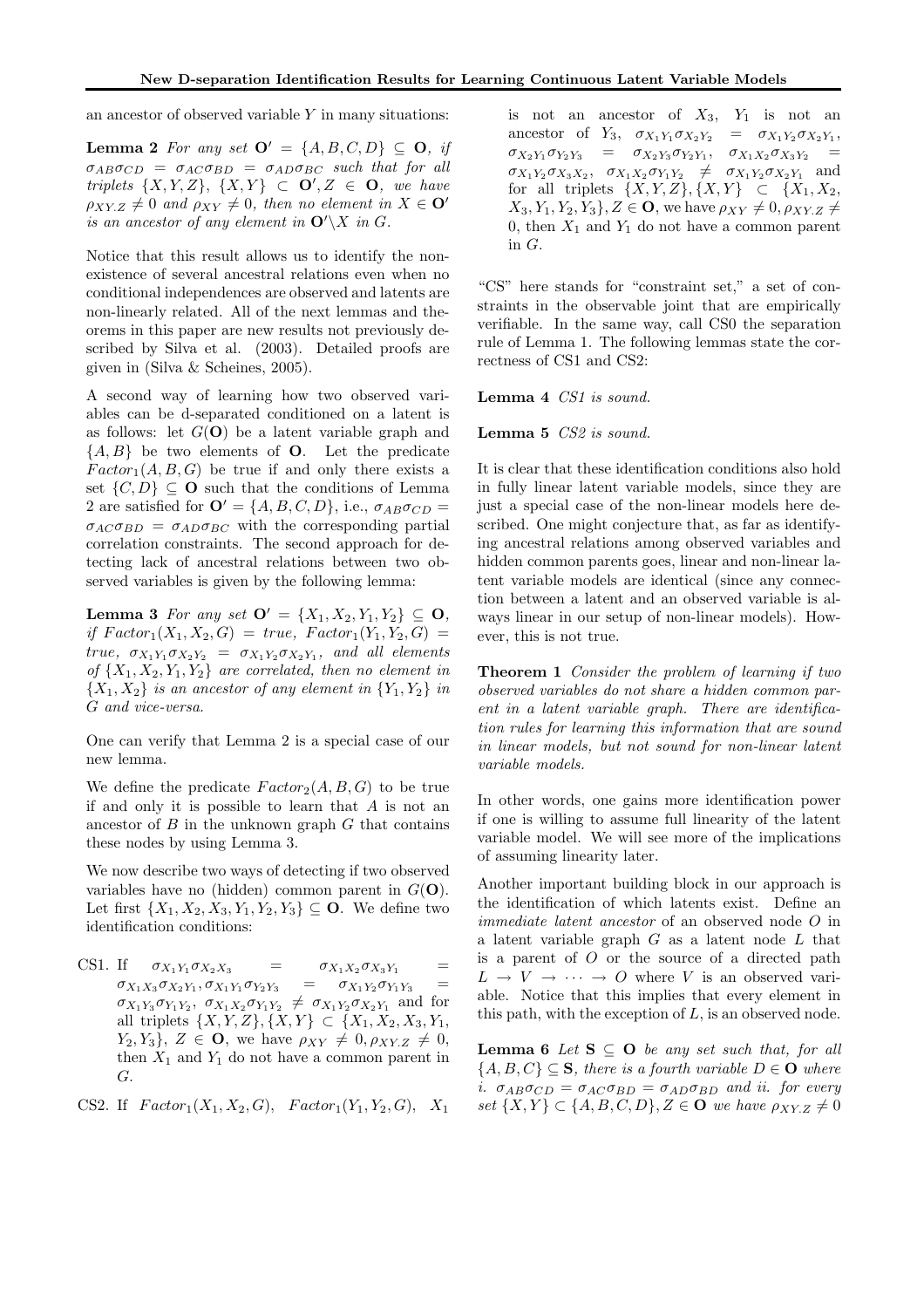and  $\rho_{XY} \neq 0$ . Then **S** can be partioned into two sets  $S_1, S_2$  where

- 1. all elements in  $S_1$  share a common immediate latent ancestor, and no two elements in  $S_1$  have any other common immediate latent ancestor;
- 2. no element  $S \in \mathbf{S_2}$  has any common immediate latent ancestor with any other element in  $S\$ S;
- 3. all elements in S are d-separated given the latents in G;

We will see an application of our results in the next section, where they are used to identify interesting *clus*ters of indicators, disjoint sets of observed variables that measure disjoint sets of latents.

### 6. Learning a semiparametric model

Our results can be used to learn graphical and probabilistical features of the true unknown model, as explained in the following subsections.

#### 6.1. Structure learning

Given a set of observed variables **O**, let  $O' \subseteq O$ , and let **C** be a partition of  $O'$  into k non-overlapping sets  ${C_1, \ldots, C_k}$  such that

- SC1. for any  $\{X_1, X_2, X_3\} \subset \mathbf{C_i}$ , there is some  $X_4 \in$  $\mathbf{O}'$  such that  $\sigma_{X_1 X_2 \sigma_{X_3 X_4}} = \sigma_{X_1 X_3 \sigma_{X_2 X_4}} =$  $\sigma_{X_1 X_4} \sigma_{X_2 X_3}$ ,  $1 \leq i \leq k$  and  $X_4$  is correlated with all elements in  $\{X_1, X_2, X_3\}$ ;
- SC2. for any  $X_1 \in \mathbf{C}_i, X_2 \in \mathbf{C}_j, i \neq j$ , we have that  $X_1$ and  $X_2$  are separated by CS0, CS1 or CS2;
- SC3. for any  $X_1, X_2 \in \mathbf{C_i}$ ,  $Factor_1(X_1, X_2, G) = true$ or  $Factor_2(X_1, X_2, G) = true;$
- SC4. for any  $\{X_1, X_2\} \subset \mathbf{C_i}$ ,  $X_3 \in \mathbf{C_j}$ ,  $\rho_{X_1 X_3} \neq 0$  if and only if  $\rho_{X_2X_3} \neq 0$ ;

Any partition with structural conditions SC1-SC4 has the following properties:

**Theorem 2** If a partition  $C = \{C_1, \ldots, C_k\}$  of  $O'$ respects structural conditions SC1-SC4, then the following should hold in the true latent variable graph G that generated the data:

1. for all  $X \in \mathbf{C_i}, Y \in \mathbf{C_j}, i \neq j$ , X and Y have no common parents, and  $X$  is d-separated from the latent parents of Y given the latent parents of  $X$ ;

- 2. for all  $X, Y \in \mathbf{O}'$ , X is d-separated from Y given the latent parents of  $X$ ;
- 3. every set  $C_i$  can be partitioned into two groups according to Lemma 6;

An algorithm for learning such a partition is given by Silva et al. (2003) using statistical tests for deciding if the required constraints in the covariance matrix hold in the population. Notice that algorithm does not make use of CS2 (a less general form of CS1 is used), but it can be naturally added, as it was done in the algorithm for linear models introduced by Silva et al. (2005). Unlike the algorithm by Silva et al. (2003), we allow in principle partitions where some sets  $C_i$ are such that  $|\mathbf{C_i}| = 1$  or  $|\mathbf{C_i}| = 2$ . In those cases, the properties established by Lemma 6 hold vacuously. A greedy Bayesian search algorithm can also be readily constructed by using the given identification rules. A particular algorithm will be a topic of future research.

This algorithm cannot identify how each set  $C_i$  can be further partitioned into two subsets, one where every node has an unique common immediate latent ancestor, and one where each node has no common immediate latent ancestor with any other node. It might be the case that no two nodes in  $C_i$  have a common immediate latent ancestor. It might be the case that all nodes in in  $C_i$  have an unique common immediate latent ancestor. The combination of Lemma 6 and domain knowledge can be useful to find the proper sub-partition.

These are weaker results than the ones obtained for linear models, as described by Silva et al. (2005). There, each set  $C_i$  is associated with an unique latent variable  $L_i$  from G (as long as  $|\mathbf{C_i}| > 2$ ). Furthermore, conditioned on  $L_i$  each node in  $\mathbf{C_i}$  is d-separated from all other nodes in  $O'$ , as well as from their respective latent parents. There might be no latent node in the non-linear case with these properties.

For instance, consider the graph in Figure 1, which depicts a latent variable graph with three latents  $L_1, L_2$ and  $L_3$ , and four measured variables,  $W, X, Y, Z$ .  $L_2$ does not d-separate  $L_1$  and  $L_3$ , but there is no constraint in the assumptions that precludes the partial correlation of  $L_1$  and  $L_3$  given  $L_2$  of being zero. If this is the case, the trivial partition  $\mathbf{C} = \{ \{W, X, Y, Z\} \},\$ with a single element, will satisfy the structural conditions SC1-SC4, and therefore the properties of Theorem 2. However, there is no unique latent variable in this system that d-separates all elements of  $\{W, X, Y, Z\}$ . This would not be the case in a linear system.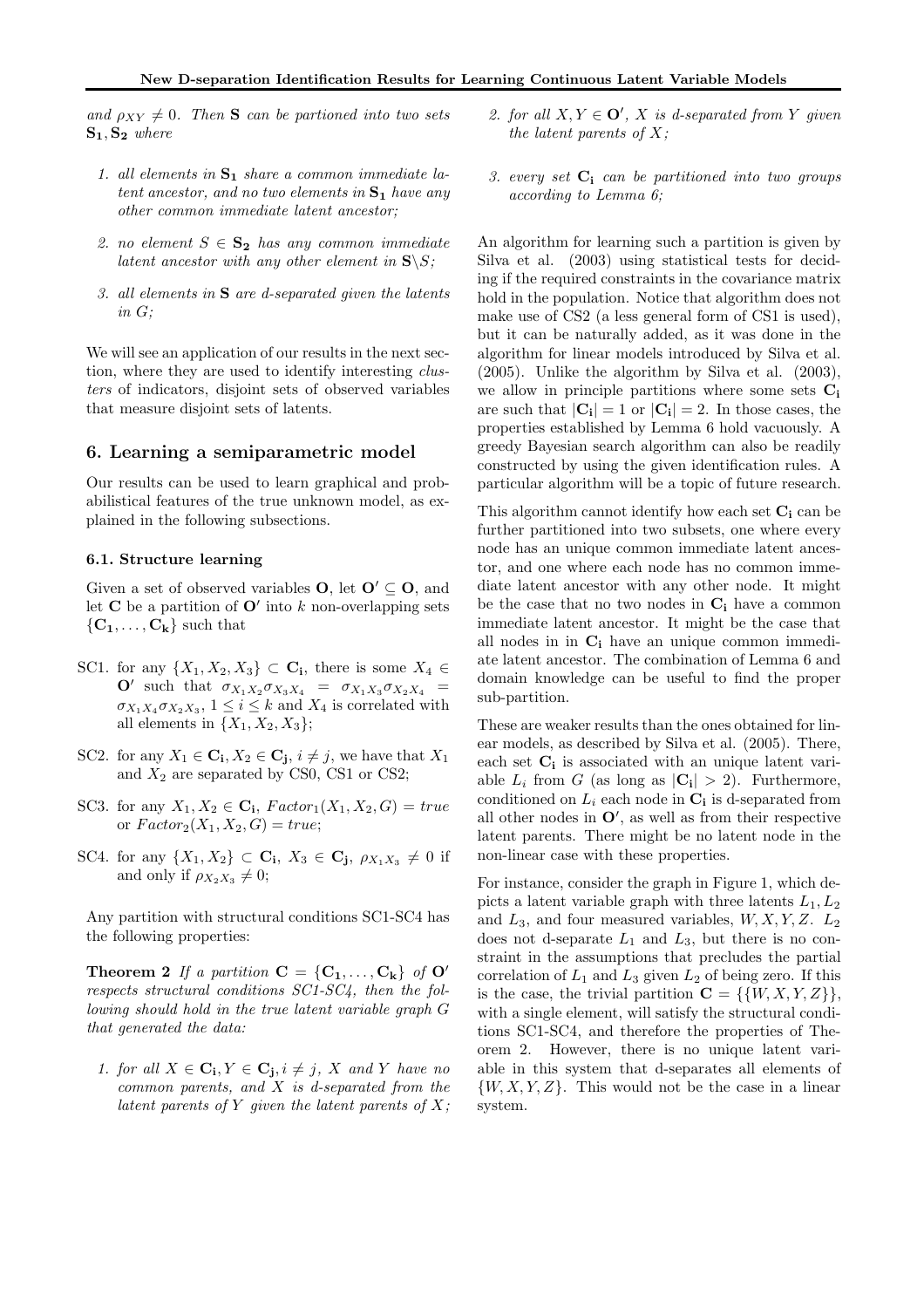

Figure 1. It is possible that  $\rho_{L_1L_3,L_2} \neq 0$  even though  $L_2$ does not d-separate  $L_1$  and  $L_3$ . That happens, for instance, if  $L_2 = \lambda_1 L_1 + \epsilon_2$ ,  $L_3 = \lambda_2 L_1^2 + \lambda_3 L_2 + \epsilon_3$ , where  $L_1, \epsilon_2$  and  $\epsilon_3$  are normally distributed with zero mean.

There is an even more fundamental difference between the work presented here and the one developed by Silva et al. (2003). There, the 3-clustering assumption was used, i.e., each latent was assumed to have three observed children that were d-separated by it. In this way, it was possible to use a stronger version of CS1 and Lemma 2 to identify all latents and a bijective mapping between set  ${C_i}$  and the set of latents in the true  $graph<sup>2</sup>$ .

Although one might adopt the 3-clustering assumption in studies where one already has a strong idea of which latents exist, this is in general an untestable assumption. This present work explores what is possible to achieve when minimal assumptions about the graphical structure are adopted, and expands it with extra identification rules. With the stronger assumptions of Silva et al. (2003), all latents could be identified, which highly simplified the problem. This is not the case here.

#### 6.2. Parameter learning

As in the linear case, it is still possible to parameterize a latent variable model using the partition  $C = \{C_1, \ldots, C_k\}$  of a subset  $O'$  of the given observed variables such that the first two moments of the distribution of  $O'$  can still be represented. Given a graph  $G$ , a *linear parameterization* of  $G$  associates a parameter with each edge and two parameters with each node, such that each node  $V$  is functionally represented as a linear combination of its parents plus an additive error:  $V = \mu_V + \Sigma_i \lambda_i P a_{V_i} + \epsilon_V$ , where  $\{P a_{V_i}\}\$ is the set of parents of V in G, and  $\epsilon_V$  is a random variable with zero mean and variance  $\zeta_V$  ( $\mu_V$  and  $\zeta_V$  are the two extra parameters by node). Notice that this parameterization might not be enough to represent all moments of a given family of probability distributions.

A linear latent variable model is a latent variable graph with a particular instance of a linear parameterization. In general, building a model that uses a particular set of constraints, such as the rank constraints of Section 5, might impose other constraints over the joint distribution that do not necessarily hold in the population. It is not obvious if a linear model obtained from the algorithm discussed in the previous section can be used to represent the population covariance matrix without any bias. We show this is true.

**Theorem 3** Given a partition  $C$  of a subset  $O'$  of the observed variables of a latent variable graph G such that  $C$  satisfies structural constraints  $SC1$ - $SC4$ , there is a linear latent variable model for the first two moments of  $O'$ .

Consider the graph  $G_{linear}$  constructed by the following algorithm:

- 1. initialize  $G_{linear}$  with a node for each element in  $\mathbf{O}'$
- 2. for each  $C_i \in C$ , add a latent  $L_i$  to  $G$ , and for each  $V \in \mathbf{C_i}$ , add an edge  $L_i \to V$
- 3. fully connect the latents in  $G_{linear}$  to form an arbitrary directed acyclic graph;

The constructive proof of Theorem 3 shows that  $G_{linear}$  can be used to parameterize a model of the first two moments of O′ . This has an important heuristic implication: if the joint distribution of the latents and observed variables can be reasonably approximated by a mixture of Gaussians, where each component has the same graphical structure, one can fit a mixture of Glinear graphical models. This can be motivated by assuming each mixture component represents a different subpopulation probabilitistic model where the same causal structures hold, and the distributions are close to normal (e.g., a drug might have different quantitative effects on different genders but with the same qualitative causal structure). Each model will provide unbiased estimates of the mean and covariance of the observed variables for a particular component of the mixture: since each component has the same graphical structure, the same required constraints in the component covariance matrix hold, and therefore the same parametric formulation can be used.

<sup>&</sup>lt;sup>2</sup>That is, every latent  $L_i$  in the true graph would be a hidden common cause d-separating elements in some set  $C_i$ , and all observed nodes in some set  $C_j$  would be dseparated by a common hidden parent  $L_j$  in the true graph, where  $L_i = L_j$  if and only if  $C_i = C_j$ .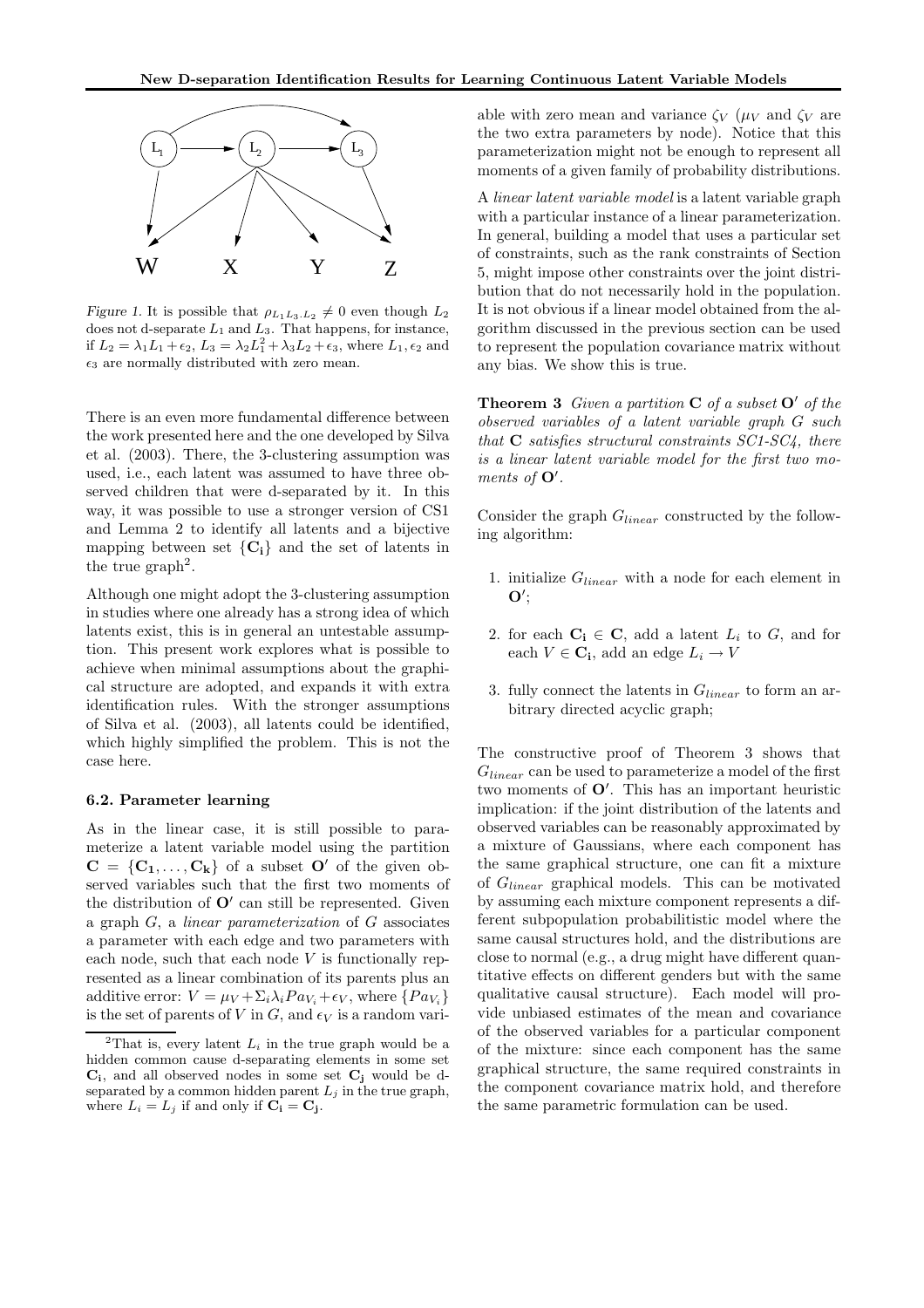Notice this is less stringent than assuming that the causal model is fully linear. Assuming the distribution is fully linear can theoretically result in a wrong structure that might not be approximated well (e.g., if one applies unsound identification rules, as suggested by Theorem 1). Here, at least in principle the structure can be correctly induced. The joint distribution is approximated, and the quality of approximation will be dependendent on the domain.

#### 6.3. Final remarks

Finally, it has to be stressed that there is no guarantee of how large the subset  $O'$  will be. It can be an empty set, for instance, if all observed variables are children of several latents. An algorithm such as the one described by Silva et al. (2003) is still able to asymptotically find the largest submodel where each latent d-separates three or more of its children.

In principle, much of the limitations here described can be treated if one explores constraints that uses information besides the second moments of the observed variables. Still, it is of considerable interest to know what can be done with covariance information only, since using higher order moments highly increases the chance of commiting statistical mistakes. This is especially difficult concerning learning a structure.

# 7. Experiments

The main contribution of this paper is theoretical, but there are several aspects of our approach that can be evaluated empirically. For instance, if the correct qualitative causal relations are learned from data. This is usually accomplished through simulations, and an exhaustive study for linear models was done by Silva et al. (2005). For the non-linear case, some studies are shown in Silva et al. (2003).

In this paper, we will concentrate on evaluating our procedure as a way of finding good fitting submodels. We run the algorithm described by Silva et al. (2003) over some datasets from the UCI Machine Learning Repository to obtain a graphical structure analogous to  $G_{linear}$  described in the previous section. Following Silva et al. (2005), we call this algorithm a special version of BUILDPURECLUSTERS (BPC). We then fit the data to such a structure by using a mixture of Gaussian latent DAGs with a standard EM algorithm. Each component has a full parameterization: different linear coefficients and error variances for each variable on each mixture component. The number of mixture components is chosen by fitting the model with 1 to up to 7 components and choosing the one that maximizes the BIC score (see, e.g., Chickering (2002)).

We compare this model against the mixture of factor analyzers, MofFA (Ghahramani & Hinton, 1996). In this case, we want to compare what can be gained by fitting a model where latents are allowed to be dependent, even when we restrict the observed variables to be children of a single latent. Therefore, we fit mixtures of factor analyzers using the same number of latents we find with our algorithm. The number of mixture components is chosen independently, using the same BIC-based procedure. Since BPC can return only a model for a subset of the given observed variables, we run MOFFA for the same subsets given by our algorithm.

In practice, our approach can be used in two ways. First, as a way of decomposing the full joint of a set O of observed variables by splitting it into two sets: one set where variables  $X$  can be modeled as a mixture of  $G_{linear}$  models, and another set of variables  $Y = O(X)$  whose conditional probability  $f(Y|X)$  can be modeled by some other representation of choice. Alternatively, if the observed variables are redundant (i.e., many variables are intended to measure the same latent concept), this procedure can be seen as a way of choosing a subset whose marginal is relatively easy to model with simple causal graphical structures. This is sometimes called "purification" and has several applications in sciences where designing proper indicators is of special concern, such as econometrics and psychology (Spirtes et al., 2000).

As a baseline, we use a standard mixture of Gaussians (MOFG), where an unconstrained multivariate Gaussian is used on each mixture component. Again, the number of mixture components is chosen independently by maximizing BIC. Since the number of variables used in our experiments are relatively small, we do not expect to perform significantly better than MorG in the task of density estimation, but a similar performance is an indication that our highly constrained models provide a good fit, and therefore our observed rank constraints can be reasonably expected to hold in the population.

We ran a 10-fold cross-validation experiment for each one of the following four UCI datasets: IONO, SPECFT, water and wdbc, all of which are measured over continuous or ordinal variables. We tried also the small dataset wine (13 variables), but we could not find any structure using our method. The chosen datasets have from 30 to 40 variables. The results given in Table 1 show the average log-likelihood per data point on the respective test sets, also averaged over the 10 splits. These results are subtracted from the baseline estab-